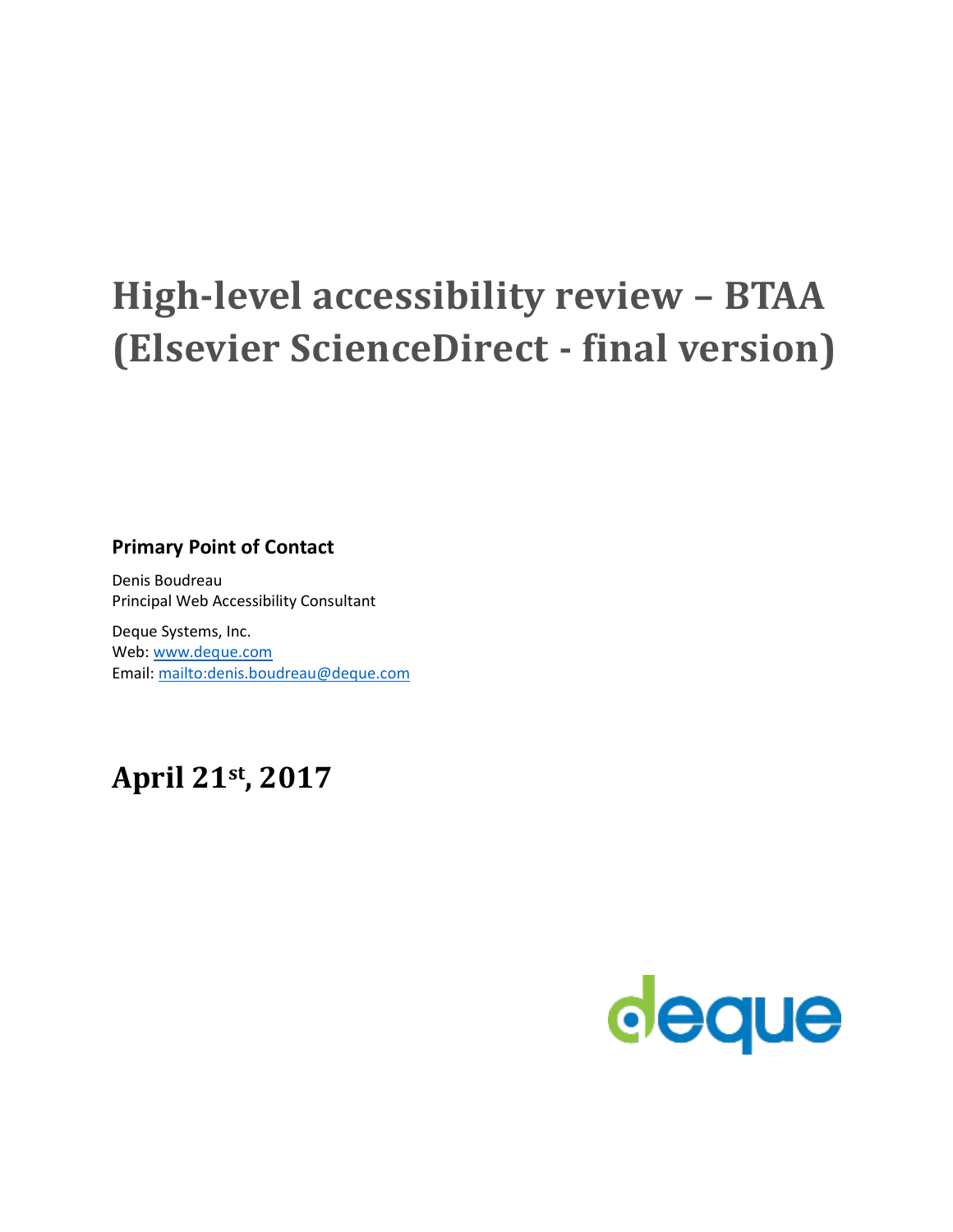## High-level accessibility review - Elsevier

### **TABLE OF CONTENTS**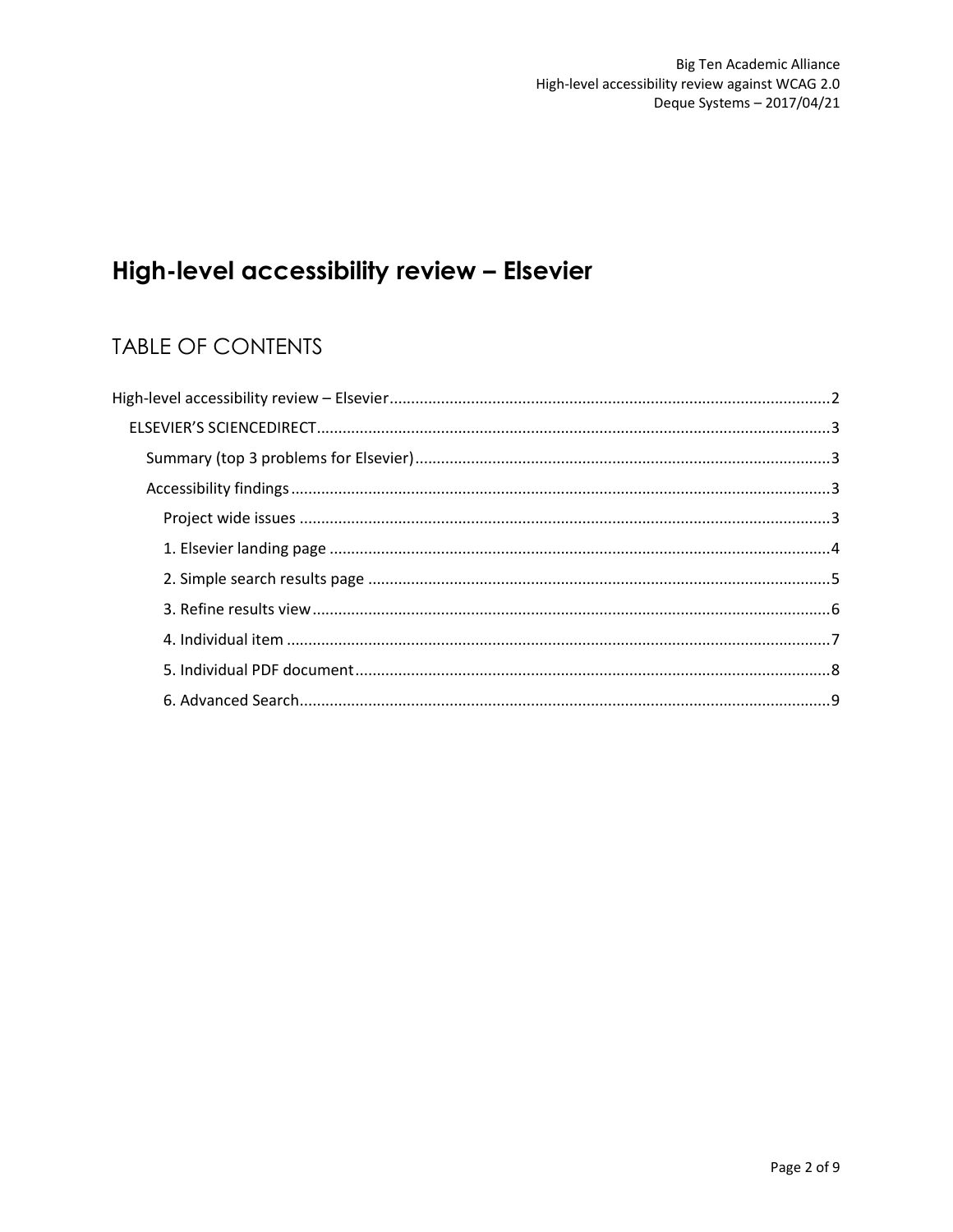### ELSEVIER'S SCIENCEDIRECT

#### **Summary (top 3 problems for Elsevier)**

Despite a first page that seemed to promise a very accessible experience. this application returned a high number of issues through automated testing. We had as many as 70 issues returned by Axe on some of the pages. Too many issues, in fact to be able to get very far with the time that was allocated for this testing. The top 3 issues found in this application were:

- 1. Wayfinding when using a screen reader, has keyboard focus is not always properly handled,
- 2. PDF documents not being tagged, resulting in a very inaccessible experience,
- 3. Form element values (labels) not being programmatically conveyed to assistive technologies.

#### **Accessibility findings**

#### **Project wide issues**

The issues presented in this section were identified in multiple pages, and are recorded here to avoid repetition.

#### **Automated findings using Axe**

- **WCAG 1.3.1 -** Certain aria roles are being used without their expected counterparts, such as the listbox and textbox roles being used without the appropriate roles on the child element.
- **WCAG 3.1.1 -** The HTML document must contain a valid lang attribute or must correspond to a valid lang code for multilingual screen reader users who may prefer a different language.
- **WCAG 4.1.1 -** ID attribute values must be unique. Some ID values are duplicated in the pages.
- **WCAG 4.1.2 -** Buttons must have discernible text that clearly describes the destination, purpose, function, or action for screen reader users.

- **WCAG 1.3.1 -** List structures used under "Research Highlights" and "Highlights" are misleading, as both the bullets and the content are announced as list items. Change the structure of DL lists to regular UL lists to prevent this.
- **WCAG 2.4.3 -** Focus is not properly managed when the Feedback modal is displayed, requiring screen reader users to explore around a little when it is exposed.
- **WCAG 2.4.3 -** Focus is also not captured in the modal, so users can unwillingly exit it. Focus should remain captive in the modal until it is either dismissed or interacted with.
- **WCAG 2.4.3 -** Focus is set to specific areas of the page by default, requiring additional cognitive efforts from the perspective of non-sighted users who cannot visually identify where the focus is set. It amplifies challenges related to wayfinding and makes efficient navigation more difficult.
- **WCAG 2.4.4 -** The "Feedback" button at the right bottom of the page is only announced as "blank" when focus is set to it.
- **WCAG 3.3.2 -** Placeholder text labels are not persistent and may cause issue for users who have certain cognitive challenges, such as short term memory loss or Attention Deficit Disorders. It would be preferable to rely on visible text labels, or at least make sure these labels remain visible when keywords are set to the fields.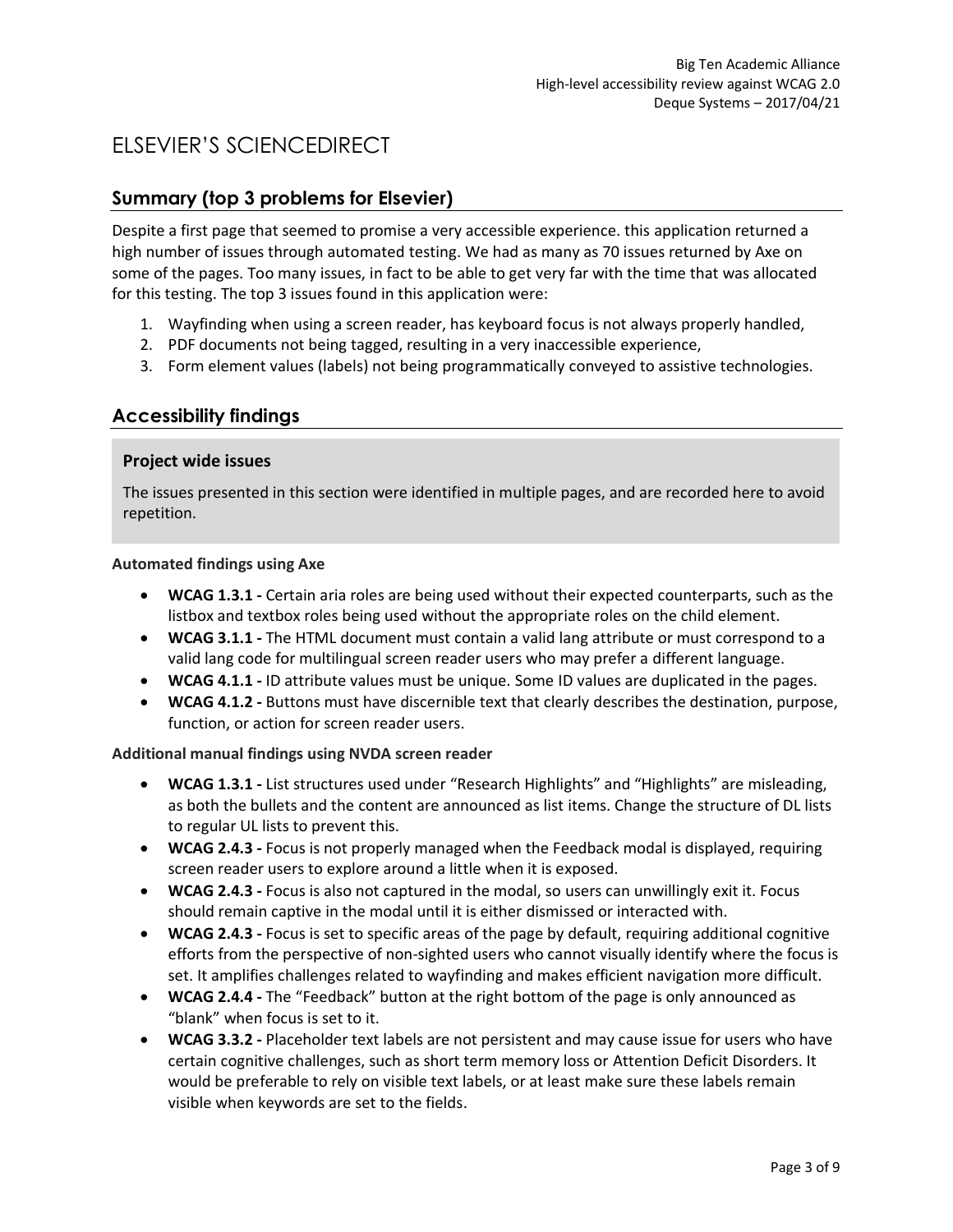#### **1. Elsevier landing page**



#### **Automated findings using Axe**

• Nothing beyond what has been reported under "Project-wide issues".

#### **Additional manual findings using NVDA screen reader**

• Nothing beyond what has been reported under "Project-wide issues".

#### **Notes**

Menus, search boxes, dropdowns, icons, and links below search boxes were all quickly tested for accessibility as per instructions.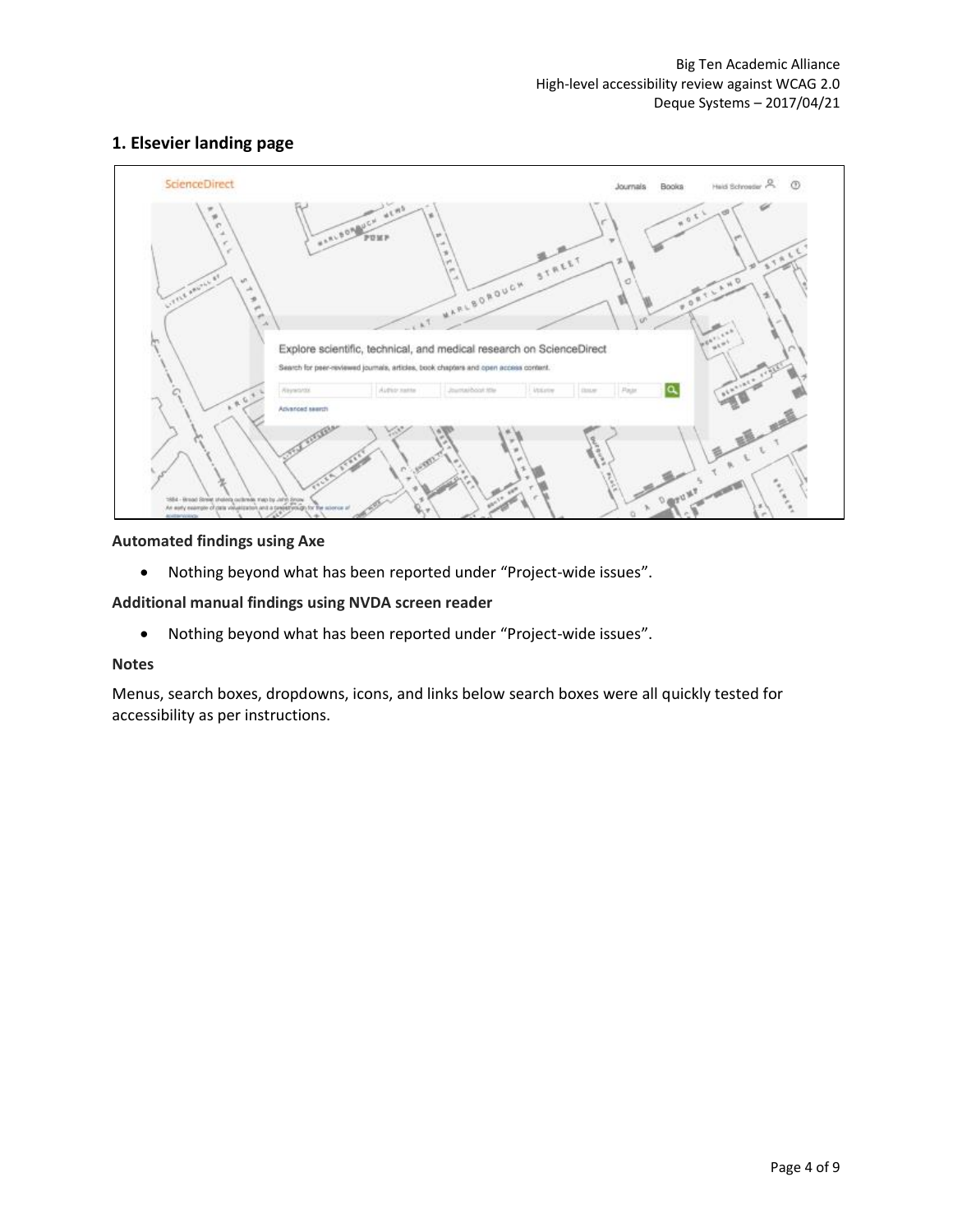#### **2. Simple search results page**

| <b>ScienceDirect</b>                                                                                                                |                                                                                                                                                                                                                                                                                                                                                      |               |              | Journals   | Books           | Heidi Schroeder / |                         |
|-------------------------------------------------------------------------------------------------------------------------------------|------------------------------------------------------------------------------------------------------------------------------------------------------------------------------------------------------------------------------------------------------------------------------------------------------------------------------------------------------|---------------|--------------|------------|-----------------|-------------------|-------------------------|
| poser acidification<br>Author name                                                                                                  | Journaldssoc life                                                                                                                                                                                                                                                                                                                                    | <b>Volume</b> | <b>Autum</b> | Q<br>Pages | Advanced search |                   |                         |
| Refine by:                                                                                                                          | 20,202 results sorted by relevance   date                                                                                                                                                                                                                                                                                                            |               |              |            |                 |                   |                         |
| <b>Years</b><br>12017 (648)<br>2018 (1.582)<br>□ 2015 (1,888)<br>Show more -                                                        | Dosan acidification: One potential driver of phosphorve eutrophication<br>Driginal research article<br>Marina Pollution Bulletin, Volume 115, tosues 1-2, 15 February 2017, Plages 149-153<br>Drangzi Ge, Yancheo Chai, Halcing Weng, Manman Kan<br>"T. Download PDF (346 KB)                                                                        |               |              |            |                 |                   |                         |
| Actiole type<br>C Review articles (850)<br>Chiginal research (15,063)                                                               | How power acidification can benefit calcifiers<br>Current Biology, Volume 27, Issue 3, 6 February 2017, Pages 685-681<br>Sean D. Connell, Zoë A. Doubleday, Sarah B. Hamilyn, Nicole R. Foster,  Bayder D. Russell<br><sup>44</sup> . Oceanisast PDP (200 KB)                                                                                        |               |              |            |                 |                   |                         |
| Encyclopedia (120)<br>GRAN Chairman (1,838)<br><b>Show Inter-</b><br>Publication title                                              | Dosan acidification impacts on nitrogen floston in the coastal western Mecherranean Sea.<br>Druginal nesearch article<br>Estuarine: Coastal and Shelf Science, Volume 198, Part A, 15 February 2017, Pages 45-57<br>Andrew P. Raws, Kendra A. Turk-Kubo, Liss Al-Moosew, Santi Alliouane,  Jonathan P. Zahr<br><sup>44</sup> Download PDF (1.507 KB) |               |              |            |                 |                   |                         |
| C: Geochimics et Cosmochimics Acto (1,908)<br>/ Martne Chemistry (1,1920)<br>Solarics of The Total Environment (652)<br>Show Inter- | Assessing the effects of posan adiditionitie in the Northsalt US using an end-to-end marine ecosystem model<br>Drightal research article<br>Ecological Modeling, Volume 347, 10 March 2017, Pages 1-10-<br>Gavin Fay, Jason S. Link, Jonathan A. Hare-<br><sup>84</sup> Download PDF (2.147 KB)                                                      |               |              |            |                 |                   |                         |
| Content type<br>D. Journal (17,843)<br>(903,1) dools (1)                                                                            | Predator-prey interaction between municid gastropods and mussels under poses acidification<br>Drightal remearch article<br>Martine Pollution Bulletin, in press, connoted proof, Australia online 11 January 2017                                                                                                                                    |               |              |            |                 |                   | Feedback <sup>(2)</sup> |

#### **Automated findings using Axe**

- **WCAG 1.3.1 -** Lists must be marked up correctly, meaning they must not contain content elements other than <li> elements. The <UL> elements used to mark up the login links and the footer navigation do not rely on <LI> elements to structure the links.
- **WCAG 1.4.3 -** All text elements must have sufficient contrast between text in the foreground and background colors behind it in accordance with WCAG 2 AA contrast ratio thresholds. Some of the text in pages has insufficient contrast.
- **WCAG 4.1.2 -** Multiple invalid aria attribute values are being used on the page (25 in this case). These values must be spelled correctly and correspond to values that make sense for an attribute to perform as intended.

- **WCAG 1.1.1 -** The images shown under the "Graphical abstract" button are only described in text using the word image. They need to be described in text in an equivalent manner, so the content they display is also conveyed to screen readers.
- **WCAG 1.3.1 -** "Science direct" and filters on the left column such as "Year", "Publication title", "Topic", etc. are made to look like a heading for the page, but is not marked up as such.
- **WCAG 1.3.3 -** The checkboxes to the left of the publications are meant to allow users to select which resources they want to download, but that information is not conveyed as part of the information announced to users when focus is set to each checkbox. The user only hears about the resource title.
- **WCAG 2.1.1 -** The "Relevance" and "All access types" dropdown menus are only triggered on hover. Setting focus to them with the keyboard and triggering it has no effect. They also need to work independently with the keyboard.
- **WCAG 2.4.4 -** "View more" links in the left column rely on alt attributes on the links to provide additional context. This is not a suitable way to achieve the desired effect. Rely on aria-label attribute values, like it is done on MacOs/Firefox.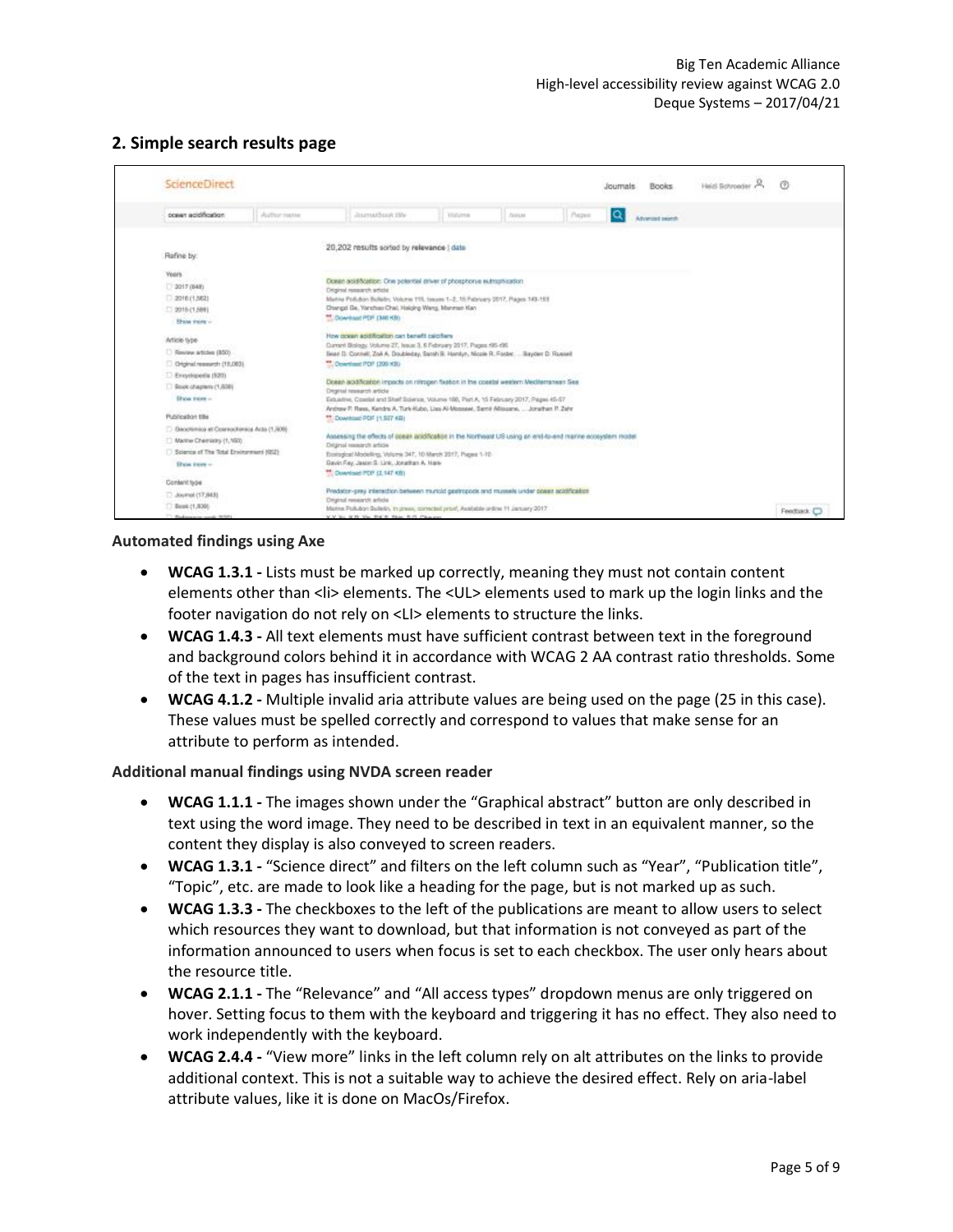• **WCAG 3.2.1 -** Under the "Export" feature, tabbing through the radio button options automatically and unexpectedly launches the export feature, making it impossible for someone using a keyboard to choose different options.

#### **Notes**

Features offered vary greatly between the MacOS and Windows versions of this application. Some features were not available at all in MacOS. Testing has been conducted in both platforms. Findings above (as well as those found in the "Project-wide" section) reflect low hanging fruits identified in the time allocated for testing, and include testing the search results page, looking at the export, sort by/relevance and access type buttons, selecting checkboxes next to the items as well as expanding abstracts and other details.

#### **3. Refine results view**

| <b>ScienceDirect</b>                                                                                                                                                                                                                                                                                                                                                                                        |             |                                                                                                                                                                                                                                                                                                                                                                                                                                                                                                                                                                                                                                                                                                                                                                                                                                                                                                                                                                                                                                                                                                                                                                                                                                                                                                                                                |               |              |       | <b>Books</b><br>Journals | Heidi Behroeder |            |
|-------------------------------------------------------------------------------------------------------------------------------------------------------------------------------------------------------------------------------------------------------------------------------------------------------------------------------------------------------------------------------------------------------------|-------------|------------------------------------------------------------------------------------------------------------------------------------------------------------------------------------------------------------------------------------------------------------------------------------------------------------------------------------------------------------------------------------------------------------------------------------------------------------------------------------------------------------------------------------------------------------------------------------------------------------------------------------------------------------------------------------------------------------------------------------------------------------------------------------------------------------------------------------------------------------------------------------------------------------------------------------------------------------------------------------------------------------------------------------------------------------------------------------------------------------------------------------------------------------------------------------------------------------------------------------------------------------------------------------------------------------------------------------------------|---------------|--------------|-------|--------------------------|-----------------|------------|
| cosan acidification.                                                                                                                                                                                                                                                                                                                                                                                        | Author name | Journal/book HW                                                                                                                                                                                                                                                                                                                                                                                                                                                                                                                                                                                                                                                                                                                                                                                                                                                                                                                                                                                                                                                                                                                                                                                                                                                                                                                                | <b>Volume</b> | <b>Josia</b> | Págus | Q<br>Advanced search     |                 |            |
| 100210-003<br>Refine by:<br>Years<br>图 2017 (582)<br>ED 2016 (1,423)<br>图 2015 (1.422)<br>图 2014 (1,178)<br>图 2013 (1,136)<br>图 2012 (678)<br>(5: 2011 1545).<br>Show less in<br>Article type<br><b>D</b> Review articles (545)<br>Chiginal research (6,230)<br>D Other (650)<br>Publication title<br>C Genotimics et Coursochimics Acto (415)<br>Marine Chemistry (308)<br>Marine Pollution Bulletin (305) |             | 7,467 results sorted by relevance ( date<br>Refined by: 2017 × 2016 × 2015 × 2014 × 2013 × 2012 × 2011 × Journal × Clear at fiters<br>Doesn acidification: One potential driver of phosphorus eutrophication<br>Driginal research article<br>Martne Pollution Bulletin, Volume 113, Issues: 1-2, 15 February 2017, Pages 149-153-<br>Chengzi Ge, Yanchao Chai, Halging Wang, Mannuin Kan<br><sup>99</sup> Ocertised PDF (346 KB)<br>How doesn additication can benefit calcifiers<br>Current Biology, Volume 27, Issue 3, 6 February 2017, Pages #85-460<br>Sean D. Connell, Zoè A. Doubleday, Sandri B. Hamlyn, Mosle R. Foster,  Bayden D. Russell<br>**. Opwritted PDF (399 KB)<br>Oceani acidification impacts on nitrogen fluation in the coastal western Mediterranean Saa<br>Original research article<br>Estuarina, Coastal and Staff Soletos, Volume 186, Part A, 15 February 2017, Pages 46-57<br>Andrew P. Rene, Kendra A. Turk Kubo, Lisa Al-Monsovi, Sarnir Allisuane,  Jonathan P. Zehr<br><sup>44</sup> Oceanised PDF 11,607 KB)<br>Assessing the effects of opean acadibation in the Northeast US using an end-to-end manne ecosystem reoder<br>Driginal research article<br>Equingical Modeling, Volume 267, 10 March 2017, Pages 1-H2<br>Bavin Ray, Jason B. Link, Jonathan A. Hare<br><sup>44</sup> Download PDF (2.147 KB) |               |              |       |                          |                 |            |
| Show more -<br>Content type<br>ED Journal (T.467)                                                                                                                                                                                                                                                                                                                                                           |             | Predator-prey interaction terlween muricid gastropods and mussels under soean acidification<br>Driginal research article.<br>Marine Pollution Balletin, in press, periected prodi, Asalable online 11 January 2017<br>X-Y. Xa, K.R. Yip, P.K.S. Shin, S.G. Cheung,                                                                                                                                                                                                                                                                                                                                                                                                                                                                                                                                                                                                                                                                                                                                                                                                                                                                                                                                                                                                                                                                             |               |              |       |                          |                 | Feedback C |

#### **Automated findings using Axe**

• Same results as the previous screen, plus what has been reported under "Project-wide issues".

- **WCAG 3.2.1 –** Selecting any of the filters on the left with MacOS\Firefox automatically and unexpectedly refreshes the list of resources in the search results, without the user knowing. Contrary to the Windows version where a "Apply filter" button is made available; no such button is made available on the MacOS version.
- **WCAG 3.2.4 -** Checkboxes checked for filters are automatically unchecked as the search results are filtered in Windows, making it impossible for a user to validate if the filters were properly applied. No information is provided as to the filters once the search results have been updated.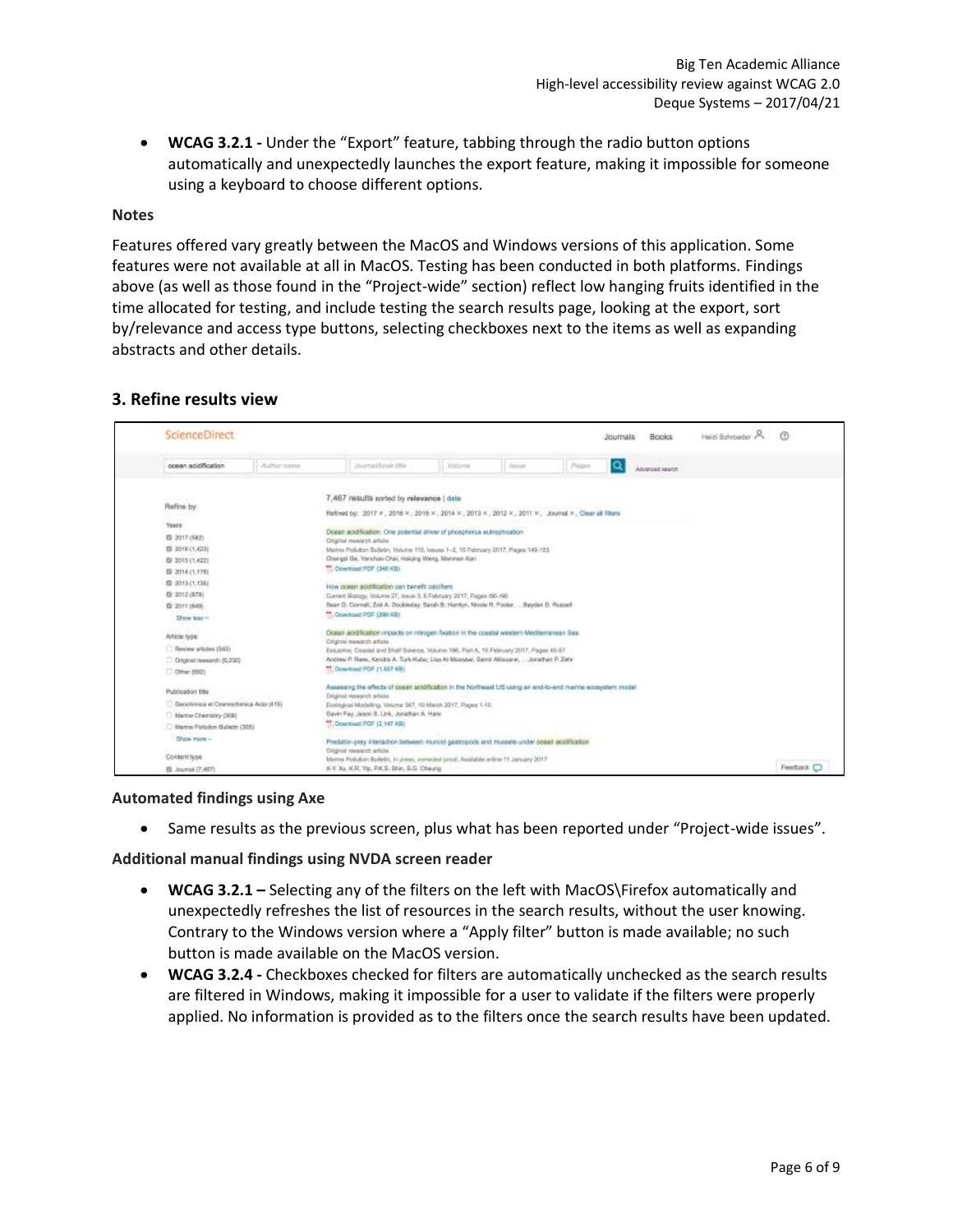#### **4. Individual item**

|                                                                                                                                                                                  | Hedi Bohrooder<br><b>Books</b><br>Joumals                                                                                                                                    |
|----------------------------------------------------------------------------------------------------------------------------------------------------------------------------------|------------------------------------------------------------------------------------------------------------------------------------------------------------------------------|
| <b>Question PDF</b> Dent * [ Land Landsher<br>Afterwood sparst                                                                                                                   | * Reconstrainted artistics                                                                                                                                                   |
| Marine Pollution Bulletin<br>Volume 115, Iosuen 1-2, 15 February 2017, Pages 149-153                                                                                             | Characterizing nutrient distributions and fluxes in a<br>2017, Science of The Total Emergencer Ave.<br>Chapter Three - Northern Blotting<br>2072; Methods is Enjoyminge very |
| Ocean acidification: One potential driver of phosphorus<br>eutrophication                                                                                                        | (29) - Protein Electrophoretic Mobility Shift Amery L.<br>2002, Melloda is Principledale very<br>Visua focula simiciata a                                                    |
| Changel Go A. M., Yanchoo Chai, Holging Warg, Manman Kan<br>http://dx.doi.org/10.1016/j.marpolloul.2016.12.016<br>Get rights and content                                         | + Citing articles (A).                                                                                                                                                       |
| · IP content in calc sediment is reduced by cosen acidification.                                                                                                                 | 1- Heletest book combett<br>* Manifest<br>$2 - m$                                                                                                                            |
| · Ex-P content in oxic sediment is reduced by ocean acidification.<br>· Ocean acidification might be one potential driver of phosphorus eutrophication.                          | ill - 1 blog<br>Seved to reference managers                                                                                                                                  |
| Harmful algal blooms which may be limited by phosphorus outbreak increases currently<br>and ocean acidification worsers presently, which implies that ocean acidification might. | 5 Membries readers<br>View more dotain a                                                                                                                                     |
|                                                                                                                                                                                  | lead to phosphorus eutrophication. To verify the hypothesis, cxic sediments were<br>exposed to seawater with different pH 30 days. If pH was 8.1 and 7.7, the total          |

#### **Automated findings using Axe**

- **WCAG 1.3.1 –** <DL> elements must be marked up correctly, meaning they must not contain content elements other than <DT> and <DD> elements. They cannot be empty either.
- **WCAG 4.1.2 -** Link text (and alternate text for images, when used as links) must be discernible by a screen reader, must not have a duplicate label, and must be focusable.

- **WCAG 1.1.1 -** Complex graphics, such as diagrams and histograms shown in the page are not fully described in text.
- **WCAG 1.1.1 -** Images such as the ones displayed under "Figures and Tables" and "Graphical Abstract" are not properly described in text. Same for the cover image next to the page title, which is not clearly describing what the book title is.
- **WCAG 1.1.1 -** Other images, such as "Crossmark", have no alt attributes at all. As a result, the filename is conveyed instead.
- **WCAG 1.3.1** The main heading of the page (above the book title) is made to look like a heading but is not marked up as such.
- **WCAG 1.3.1 -** Heading structure provides a misleading document outline, as they are not hierarchically organized in a way that reflects the content of the page.
- **WCAG 2.4.4 -** Links to bibliographical references are not meaningful as they are only announced as "2 link", "3 link", etc.
- **WCAG 4.1.2 -** The "Export" button is only announced as "clickable" and its purpose is not clearly communicated to screen reader users.
- **WCAG 4.1.2 -** The "Show more" link next to authors does not convey the current state to screen reader users (collapsed or expanded). Neither does the "Figure options" and "Table options" links (dropdown button).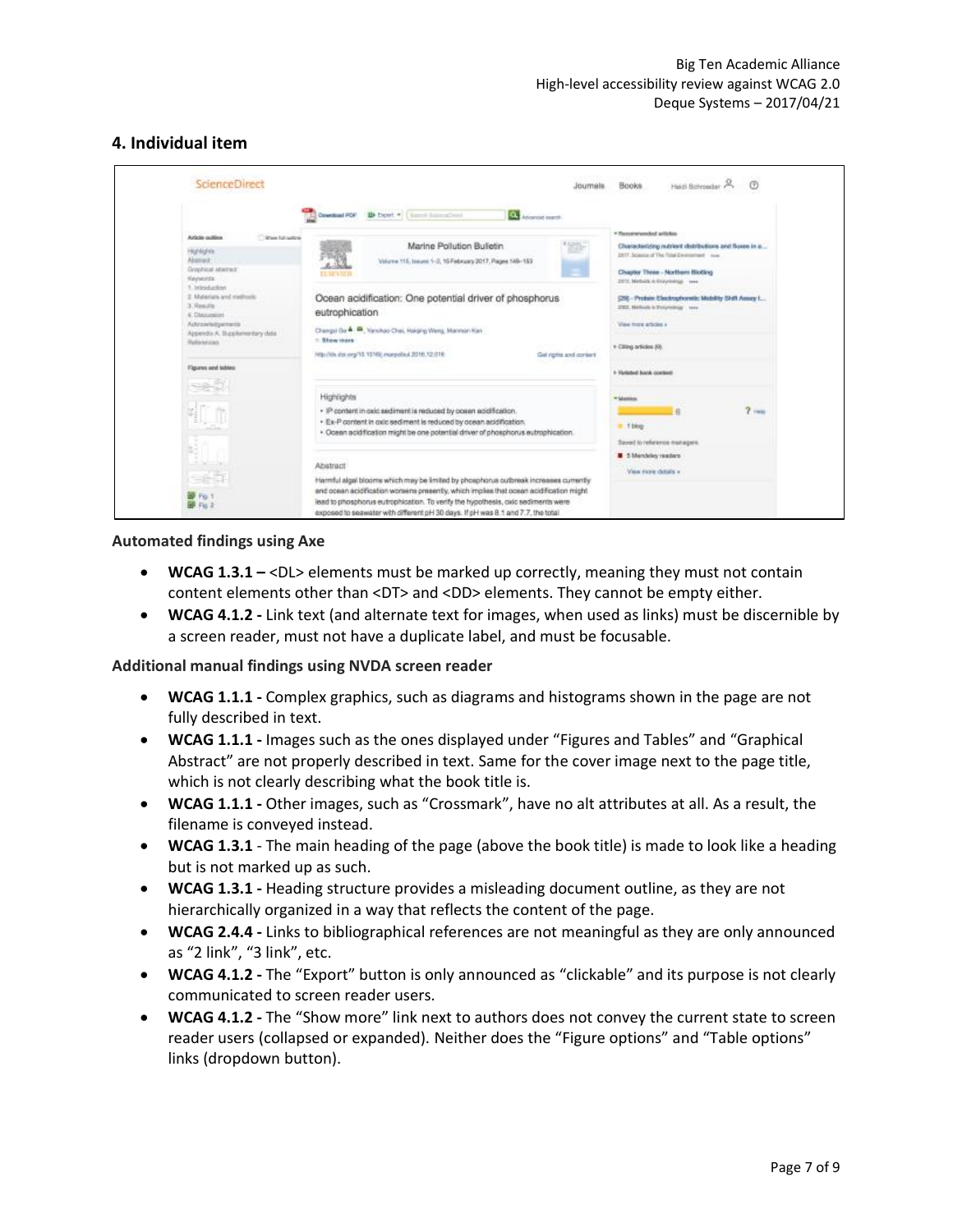#### **5. Individual PDF document**



#### **Reference**

[http://ac.els-cdn.com/S0025326X16310013/1-s2.0-S0025326X16310013-main.pdf?\\_tid=229e3cf2-083d-](http://ac.els-cdn.com/S0025326X16310013/1-s2.0-S0025326X16310013-main.pdf?_tid=229e3cf2-083d-11e7-850f-00000aab0f01&acdnat=1489444612_ea2ac2d4286bbb7146c2611c93f54992)[11e7-850f-00000aab0f01&acdnat=1489444612\\_ea2ac2d4286bbb7146c2611c93f54992.](http://ac.els-cdn.com/S0025326X16310013/1-s2.0-S0025326X16310013-main.pdf?_tid=229e3cf2-083d-11e7-850f-00000aab0f01&acdnat=1489444612_ea2ac2d4286bbb7146c2611c93f54992)

#### **Observations**

- Some of the issues found in the PDF document include:
- Most of the document is not tagged at all.
- The document does not have any headings.
- Links in the PDF would not be reliably recognized as such by screen reader software.
- No semantics are provided to help screen reader users navigate through the PDF
- Images are not marked up and provided with appropriate alt text.
- Some annotations are not tagged properly or associated to the right tag elements.
- The tabbing order shows issues while navigating using only the keyboard.
- The primary language of the document is not identified.
- The document is not assigned a meaningful descriptive title in the document properties.
- Etc.

#### **Notes**

While it would be much easier for someone with a screen reader to navigate through the PDF file directly, as opposed to navigating through the viewer provided, the PDF documents assessed present problems that would make using them difficult at best for someone who was blind.